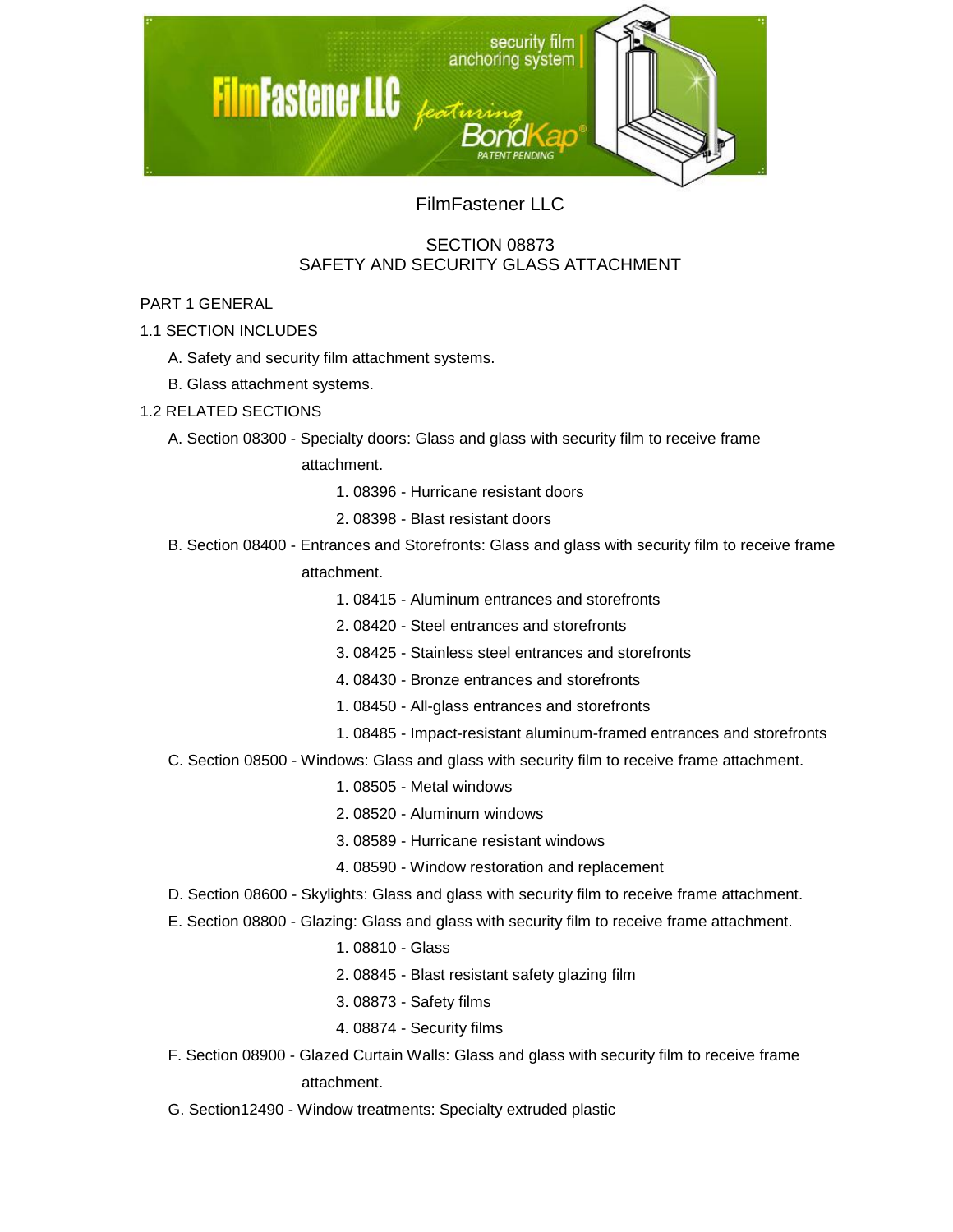### 1.3 REFERENCES

- A. American Society for Testing Materials (ASTM)
- B. American Society of Heating, Refrigeration and Air Conditioning Engineers (ASHRAE)
- C. Association of Industrial Metallizers, Coaters and Laminators (AIMCAL)
- D. American National Standards Institute (ANSI)
- E. International Standards Organization (ISO)
- F. International Window Film Association (IWFA)
- G. Government Services Administration (GSA)
- H. Consumer Products Safety Commission (CPSC)
- I. Code of Federal Regulations (CFR)
- J. Underwriters Laboratories Inc (UL)

#### 1.4 PERFORMANCE REQUIREMENTS

- A. Storm testing: 8 mil security film with Dow Corning 995 or GE SCS2000 Silpruf structural silicone the BondKap Attachment System should be capable of meeting the following tests. NOTE: Film manufacturer specifications may differ.
	- 1. ASTM E-1886, Standard Test Method for Missile Impact and Cycling On Exterior Windows, Shutters, Doors and Curtain Walls - Large Missile C.
	- 2. ASTM E-1996, Standard Specification for Missile Impact and Cycling On Exterior Windows, Shutters, Doors and Curtain Wall - Large Missile C
	- 3. ASTM E-330-02 Test Method for Structural Performance of Exterior Windows, Shutters, Doors and Curtain Walls by uniform Static Air Pressure Difference.
	- 4. ASTM E-331-00, Test Method for Structural Performance of Exterior Windows, Shutters, Doors and Curtain Walls by uniform Static Air Pressure Difference.
- B. Bomb Blast Simulation: Testing may differ with safety film from varied manufacturers.
	- 1. GSA TS-01-2003, GSA Performance Condition with a minimum blast pressure of 4 psi-28 psi-msec when applied with Dow Corning 995 and BondKap on 1/4 inch (6 mm) single pane annealed glass: 3A.
	- 2. GSA TS-01-2003, GSA Performance Condition with a minimum blast pressure of 4 psi-28 psi-msec when applied with GE SCS2000 Silpruf and BondKap on 1/4 inch (6 mm) single pane tempered glass: 2.
	- 3. ISO 16933 Hazard Rating with a minimum blast pressure of 7 psi-36 psi-msec when applied with GE SCS2000 Silpruf and BondKap on 1/4 inch (6 mm) double pane tempered glass: "Hazard Rating B (EXV33(B))".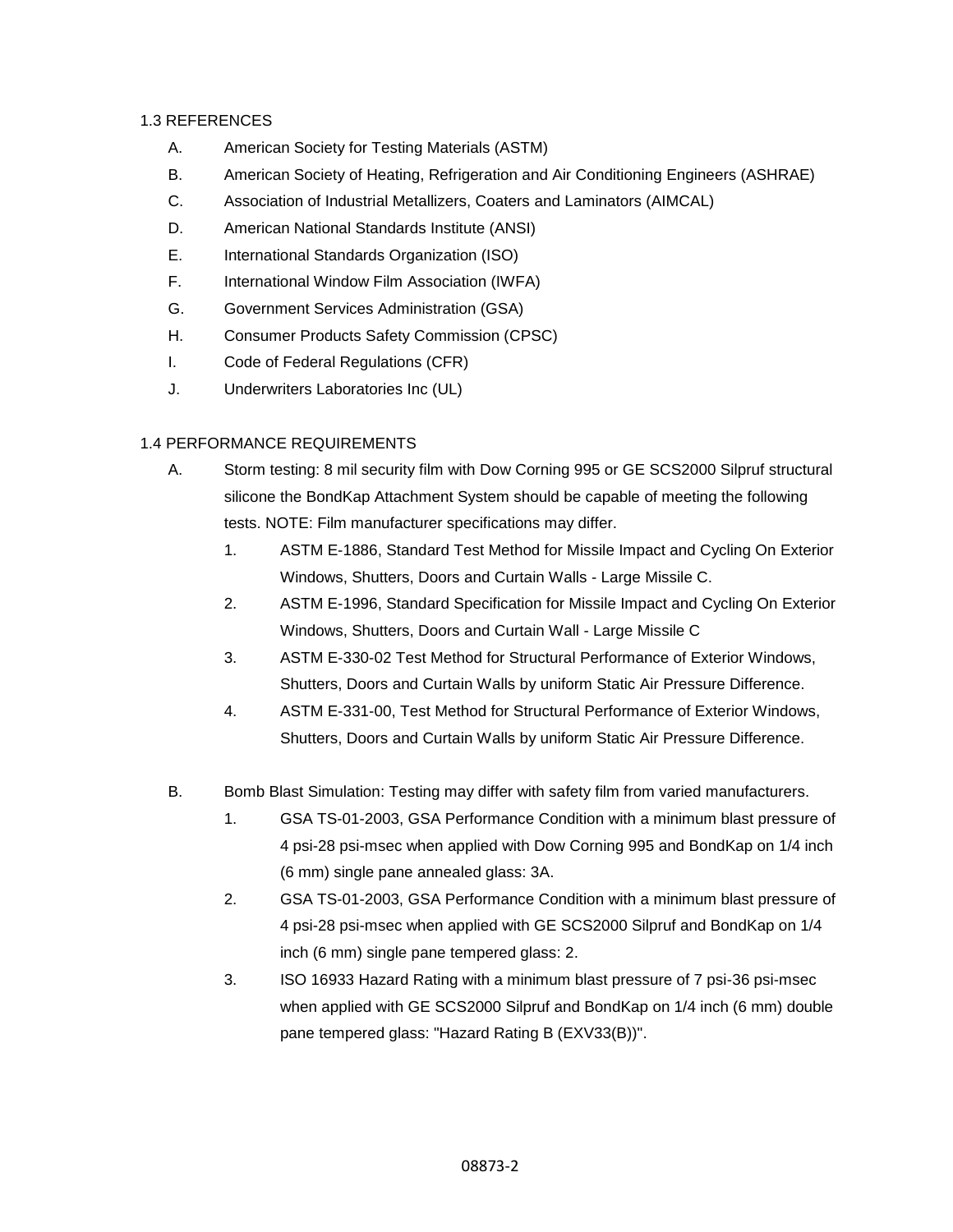4. UFC 4-010-01 Protection Level with a minimum blast pressure of 7 psi-36 psimsec when applied with GE SCS2000 Silpruf on 1/4 inch (6 mm) double pane tempered glass: "High Level of Protection".

### 1.5 SUBMITTALS

- A. Submit under provisions of Section 01300.
- B. Product Data: Manufacturer's data sheets on each product to be used, including:
	- 1. Installation instructions and recommendations.
	- 2. Storage and handling requirements and recommendations.
	- 3. Physical properties and independent testing agency reports showing compliance with specified tests.
- C. Detailed installed specifications.
- D. Manufacturer's warranty information.

#### 1.6 QUALITY ASSURANCE

- A. Manufacturer Qualifications: All products specified in this section will be supplied by a single manufacturer with a minimum of five years experience.
- B. Installer Qualifications: Documented in the installation of structural silicones with the BondKap Attachment System.
- C. Mock-Up: Provide a mock-up for evaluation of surface preparation techniques and application workmanship.
	- 1. Install attachment to designated window.
	- 2. Do not proceed until workmanship is approved.

#### 1.7 DELIVERY, STORAGE AND HANDLING

A. Store products at room temperature. DO NOT allow products to be exposed to direct sunlight, product will warp.

#### 1.8 PROJECT CONDITIONS

A. Maintain environmental conditions (temperature, humidity, and ventilation) within limits recommended by manufacturer for optimum results. Do not install products under environmental conditions outside manufacturer's absolute limits.

#### 1.9 WARRANTY

A. At project close, provide to Owner or Owners Representative an executed current copy of the manufacturer's standard limited warranty outlining its terms, conditions, and exclusions from coverage.

# PART 2 PRODUCTS

#### 2.1 MANUFACTURERS

A. Manufacturer: FilmFastener LLC, 8206 Copeland Rd, Odessa, FL 33556

Telephone: 813-926-8721

Web: [www.filmfastener.com](file:///C:/Users/Home%20Business/Desktop/www.filmfastener.com) [www.bondkap.com](file:///C:/Users/Home%20Business/Desktop/www.bondkap.com)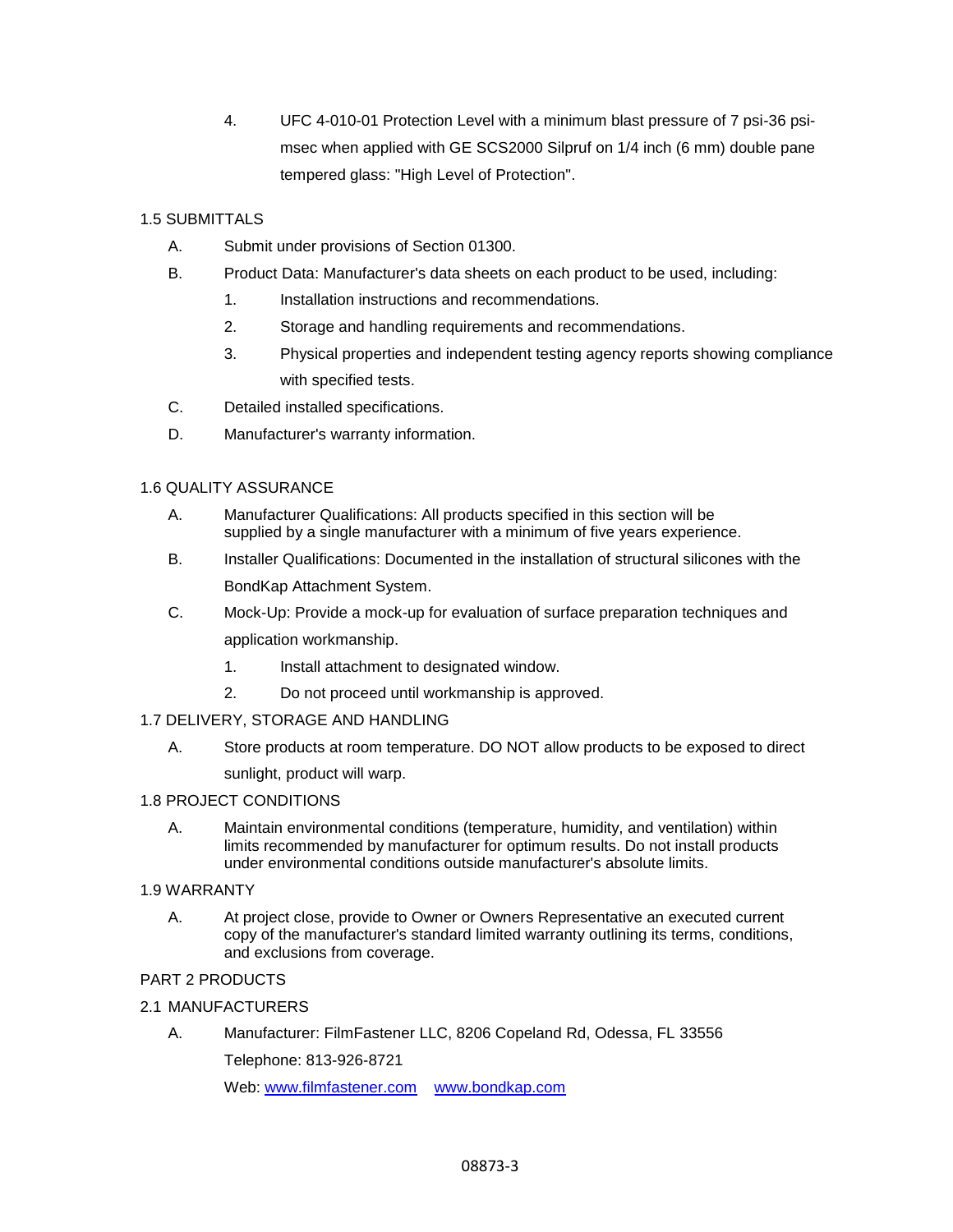### 2.2 BONDKAP ATTACHMENT SYSTEM

- A. BondKap Attachment System. Weatherable Rigid PVC secured using approved structural silicones such as Dow Corning 995 or GE SCS2000 "Wet Glaze" type attachment. BondKap aids in the integrity of the silicone to maintain proper alignment and increases the tensile/tear strength of the silicone, while provided and aesthetic cover to an unsightly large bead of silicone.
	- 1. BondKap, BK 2001.
		- a. Width: 1.516 inches.
		- b. Typically used for commercial storefront applications where added protection is necessary such as high profile faculties.
	- 2. BondKap, BK2002.
		- a. Width: 0.83 inch.
		- b. Typical uses residential windows and patio doors.
	- 3. BondKap, BK 2003.
		- a. Width: 0.825 inch.
		- b. Typical uses residential windows and patio doors.
	- 4. BondKap, BK 2004.
		- a. Width: 1.30 inches.
		- b. Typically used for commercial storefront applications.
	- 5. BondKap, BK2005.
		- a. Width: 2.588 inches.
		- b. Typically used for commercial storefront doors.
	- 6. BondKap, BK 2006.
		- a. Width: 1.78 inches.
		- b. Typically used for commercial storefront doors.
	- 7. BondKap, BK 2006 BV.
		- a. Width: 1.90 inches.
		- b. Typically used for commercial storefront doors.
	- 8. BondKap, BK2008.
		- a. Width: 0.668 inch.
		- b. Typical uses residential windows.
	- 9. BondKap, BK 2009.
		- a. Width: 0.995 inch.
		- b. Typical uses residential windows.
	- 10. Material properties.
		- a. Full cure of silicone 30 to 60 days depending on BondKap profile.
		- b. strength and elongation dependent upon silicone used.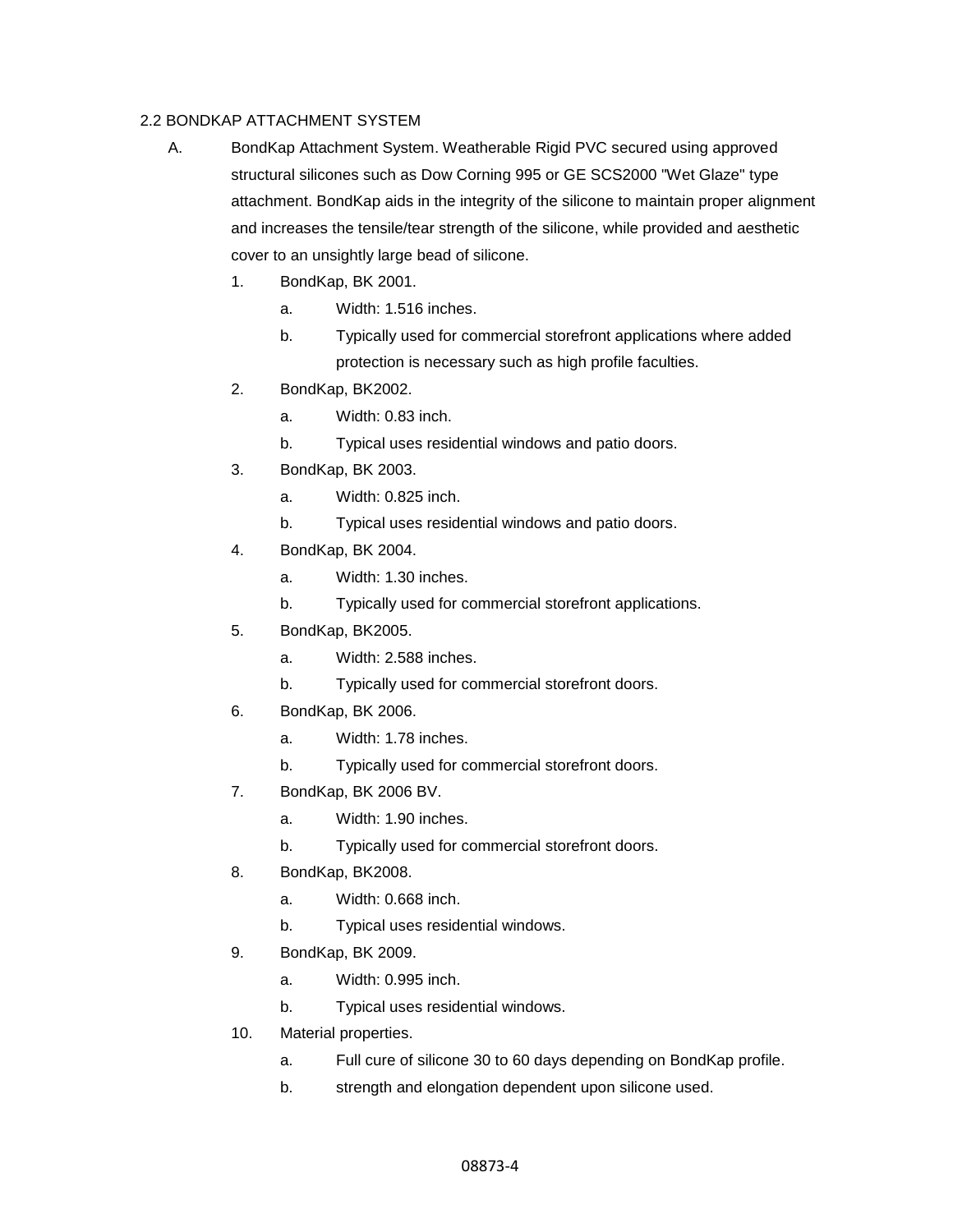## PART 3 EXECUTION

- 3.1 EXAMINATION
	- A. Film examination.
		- 1. Assure film has been installed to manufacturers specifications and is free of defects and debris.
		- 2. Assure film extends sufficiently to edges of frame.
	- B. Glass examination.
		- 1. For installations securing impact or laminated glass to frames, assure glass is free of defects or edge cracks and is properly sized for the opening.
	- C. Frame examination.
		- 1. Assure frame is clean and free of debris and is prepared according to silicone manufacturers specifications.
	- D. Structural silicone examination.
		- 1. Assure silicone is within the recommended "use by" dates. If the silicone is out of date, DO NOT USE. Contact the appropriate personnel and continue when replacement silicone has been acquired.
	- E. BondKap examination.
		- 1. Assure the BondKap is the correct length, color and profile for the installation.
		- 2. Assure the BondKap has not been subject to direct sunlight and has warped. If damage has occurred replace as necessary. BondKap will not warp once properly installed and has full adhesion with the structural silicone.

#### 3.2 PREPARATION

- A. Clean surfaces thoroughly prior to installation. Use primers as necessary following silicone manufactures specifications.
- B. Pre-cut the BondKap strips as directed from the manufacturer.

## 3.3 INSTALLATION

- A. Film Installation:
	- 1. Install in accordance with manufacturer's instructions.
- B. Silicone and BondKap installation:
	- 1. Install as specified by silicone manufacturer and BondKap manufacturer.
	- 2. Cut the tip of the silicone the appropriate size for the BondKap in use.
	- 3. Apply the silicone to the frame and glass or on the BondKap depending on which profile is in use.
	- 4. Place the BondKap on the silicone at the specified angle to achieve maximum contact with silicone frame and glass.
		- a. If alternative BondKap selection is used and silicone has been applied to the BondKap, press the silicone BondKap combination to the desired position on the glass and frame.